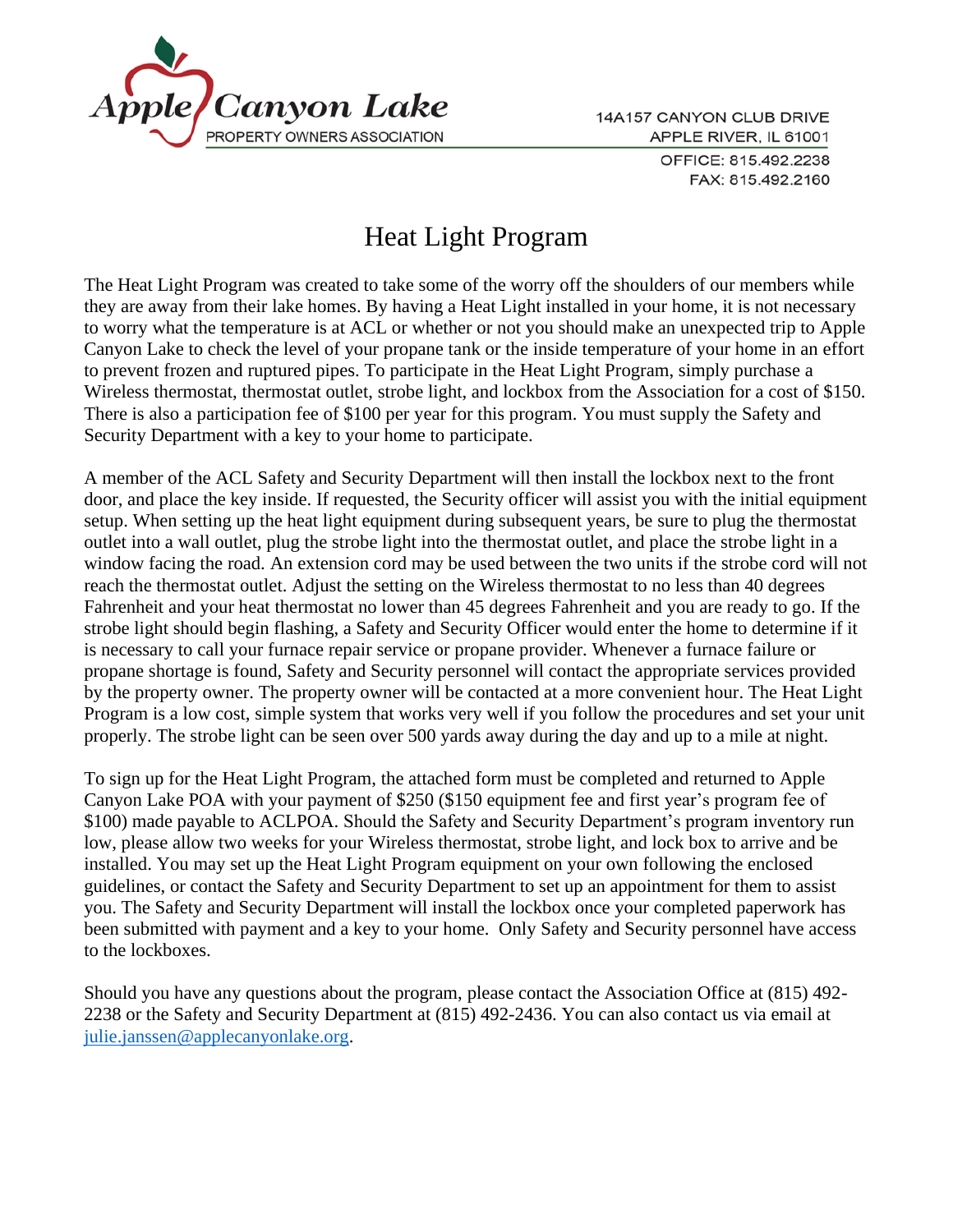

14A157 CANYON CLUB DRIVE APPLE RIVER, IL 61001 OFFICE: 815.492.2238

FAX: 815.492.2160

## Heat Light Program

|                                                                                                                                                                                                                                                                                                                                                                                                                                                                                                                                                                                                                                                                                                                                                                                                                                                                                                                                                                       | IN CASE OF A FURNACE FAILURE OR PROPANE SHORTAGE, THE SAFETY AND SECURITY<br>DEPARTMENT WILL NOTIFY YOUR DESIGNATED FURNACE REPAIR COMPANY/PROPANE<br><b>SUPPLIER AS PROVIDED BELOW. PLEASE NOTIFY YOUR PROVIDERS THAT YOU HAVE</b><br>PROVIDED THE ACL SAFETY AND SECURITY DEPARTMENT WITH INFORMATION TO<br><b>CONTACT THEM ON YOUR BEHALF.</b> |  |                                                                     |  |
|-----------------------------------------------------------------------------------------------------------------------------------------------------------------------------------------------------------------------------------------------------------------------------------------------------------------------------------------------------------------------------------------------------------------------------------------------------------------------------------------------------------------------------------------------------------------------------------------------------------------------------------------------------------------------------------------------------------------------------------------------------------------------------------------------------------------------------------------------------------------------------------------------------------------------------------------------------------------------|---------------------------------------------------------------------------------------------------------------------------------------------------------------------------------------------------------------------------------------------------------------------------------------------------------------------------------------------------|--|---------------------------------------------------------------------|--|
|                                                                                                                                                                                                                                                                                                                                                                                                                                                                                                                                                                                                                                                                                                                                                                                                                                                                                                                                                                       |                                                                                                                                                                                                                                                                                                                                                   |  |                                                                     |  |
|                                                                                                                                                                                                                                                                                                                                                                                                                                                                                                                                                                                                                                                                                                                                                                                                                                                                                                                                                                       |                                                                                                                                                                                                                                                                                                                                                   |  |                                                                     |  |
| Heating System (circle type) Electric Propane                                                                                                                                                                                                                                                                                                                                                                                                                                                                                                                                                                                                                                                                                                                                                                                                                                                                                                                         |                                                                                                                                                                                                                                                                                                                                                   |  |                                                                     |  |
|                                                                                                                                                                                                                                                                                                                                                                                                                                                                                                                                                                                                                                                                                                                                                                                                                                                                                                                                                                       |                                                                                                                                                                                                                                                                                                                                                   |  |                                                                     |  |
|                                                                                                                                                                                                                                                                                                                                                                                                                                                                                                                                                                                                                                                                                                                                                                                                                                                                                                                                                                       |                                                                                                                                                                                                                                                                                                                                                   |  |                                                                     |  |
| Apple Canyon Lake POA cannot guarantee that the Safety and Security staff will get to your home if your heat<br>light alarm is activated. Apple Canyon Lake POA cannot guarantee the equipment will function, even when set up<br>properly. The Safety and Security Department performs many functions which may inhibit follow-up on a Heat<br>Light call. In addition, heavy snows or ice storms may prohibit the department from getting to your home. As a<br>result, Apple Canyon Lake must notify you that it will not be held liable for damage to homes in the heat light<br>program because the Safety and Security staff is unable to respond when the heat light is activated or the<br>equipment fails to activate. Of course, they have and will continue to make every possible effort to do so but,<br>cannot guarantee it. Apple Canyon Lake Security staff will not perform any type of furnace repairs or adjustments<br>due to liability concerns. |                                                                                                                                                                                                                                                                                                                                                   |  |                                                                     |  |
| hold Apple Canyon Lake Property Owners' Association liable for any damage that may occur due to the Safety<br>and Security department not being unable to get to my home or due to the equipment's failure to activate.                                                                                                                                                                                                                                                                                                                                                                                                                                                                                                                                                                                                                                                                                                                                               |                                                                                                                                                                                                                                                                                                                                                   |  | have read all statements pertaining to the program and agree not to |  |
|                                                                                                                                                                                                                                                                                                                                                                                                                                                                                                                                                                                                                                                                                                                                                                                                                                                                                                                                                                       |                                                                                                                                                                                                                                                                                                                                                   |  |                                                                     |  |

Property Owner Signature